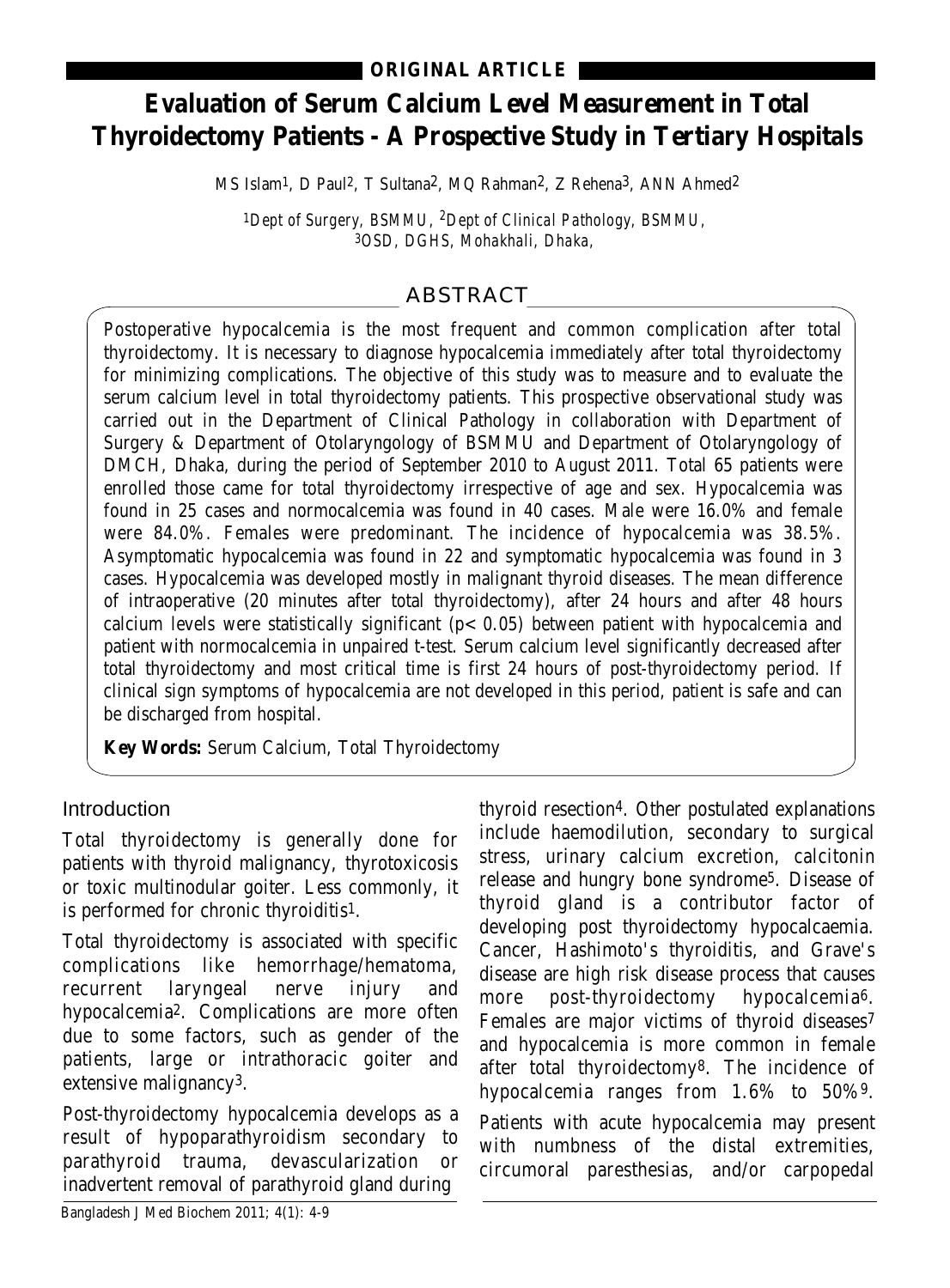spasm, seizure, laryngospasm and arrhythmias10. Hypocalcemia following thyroid surgery is the major factor that determines length of hospital stay11. To minimize complications and early discharge, we should be able to identify the patients which will develop symptoms of hypocalcemia12.

Postoperative hypocalcemia may have a delayed onset13. Usin the most common definition of hypocalcemia - serum calcium level is below 2 mmol/L after total thyroidectomy14. The lowest calcium levels are typically reached at 24 to 48 hours after thyroidectomy. Hypocalcemia may be delayed15. Early postoperative hypocalcemia may be due to perioperative hemodilution16. The common practice to assess serum calcium concentration daily until a rising trend is obtained16. Close monitoring of serum calcium level has been recommended, for postoperative hypocalcemia17.

This study prospectively evaluated the ability of consecutive measurements of serum calcium levels to predict clinically relevant post-thyroidectomy hypocalcemia and also, to assess risk factors for post-thyroidectomy hypocalcaemia. The aim of the present study was to determine the patients who are likely to remain normocalcemic so that they can safely discharged earlier.

## Materials and Methods

This prospective study was carried out in the Department of Clinical Pathology in collaboration with Department of Surgery, Department of Otolaryngology of BSMMU and Department of Otolaryngology of DMCH, Dhaka, during the period of September 2010 to August 2011. All patients who came for total thyroidectomy were included in this study irrespective of age and sex. Known patients of hypoparathyroidism and patients of chronic renal failure were excluded from this study. After taking informed consent, a careful history and the details information were recorded by the investigator in a predesigned questionnaire. With all aseptic precaution preoperatively 3ml blood was taken for serum calcium level

measurement. Then intraoperatively (20 minutes after total thyroidectomy), after 24 hours & 48 hours of total thyroidectomy, 3 ml blood was taken for serum calcium level measurement. Serum calcium was measured by semi automated analyzer (3000 Evolution) in the Department of Clinical Pathology, BSMMU. Statistical analysis was done by unpaired Student t-test using window based computer software devised with

Statistical Packages for Social Sciences (SPSS-15).

### **Results**

This study included 65 patients. The mean  $(\pm SD)$  age of the patients was  $39.15 \pm 13.18$ years with range from 15 to 75 years. The table-I shows the that of the total subjects male was 15 and female was 50. The male female ratio was 1:3.3. Females are predominant. The fig 1 shows the sex distribution of the hypocalcemic patients. Male was found 16.0% and female was 84.0%. Female were predominant. The table II shows that hypocalcemia was found in 38.5% and normocalcemia was found in 61.5% of the study patients. The table III shows that among 25 hypocalcaemic patients asymptomatic hypocalcemia was found in 22 patients and symptomatic hypocalcemia was found in 3 patients.

Table IV shows the hypocalcemia developing time of the hypocalcemic patients. Hypocalcemia was found in 15 cases intraoperatively, 7 developed after 24 hours of total thyroidectomy and 3 developed after 48 hours of total thyroidectomy.

Table V shows the hypocalcemia developed in different diseases of the study patients. Hypocalcemia developed 44.0% in papillary carcinoma patients, 40.0% in multinodular goitre patients, 8.0% in follicular carcinoma patients, 4.0% in medullary carcinoma patients, and 4.0% in Hashimoto's thyroiditis patients.

Table VI shows the serum calcium level (mmol/L) of the all study patients. The mean( $\pm$  SD) of preoperative calcium level was  $2.2 \pm 0.2$  mmol/L with range from 2.0 to 2.6mmol/L. The mean $(\pm SD)$  of intraoperative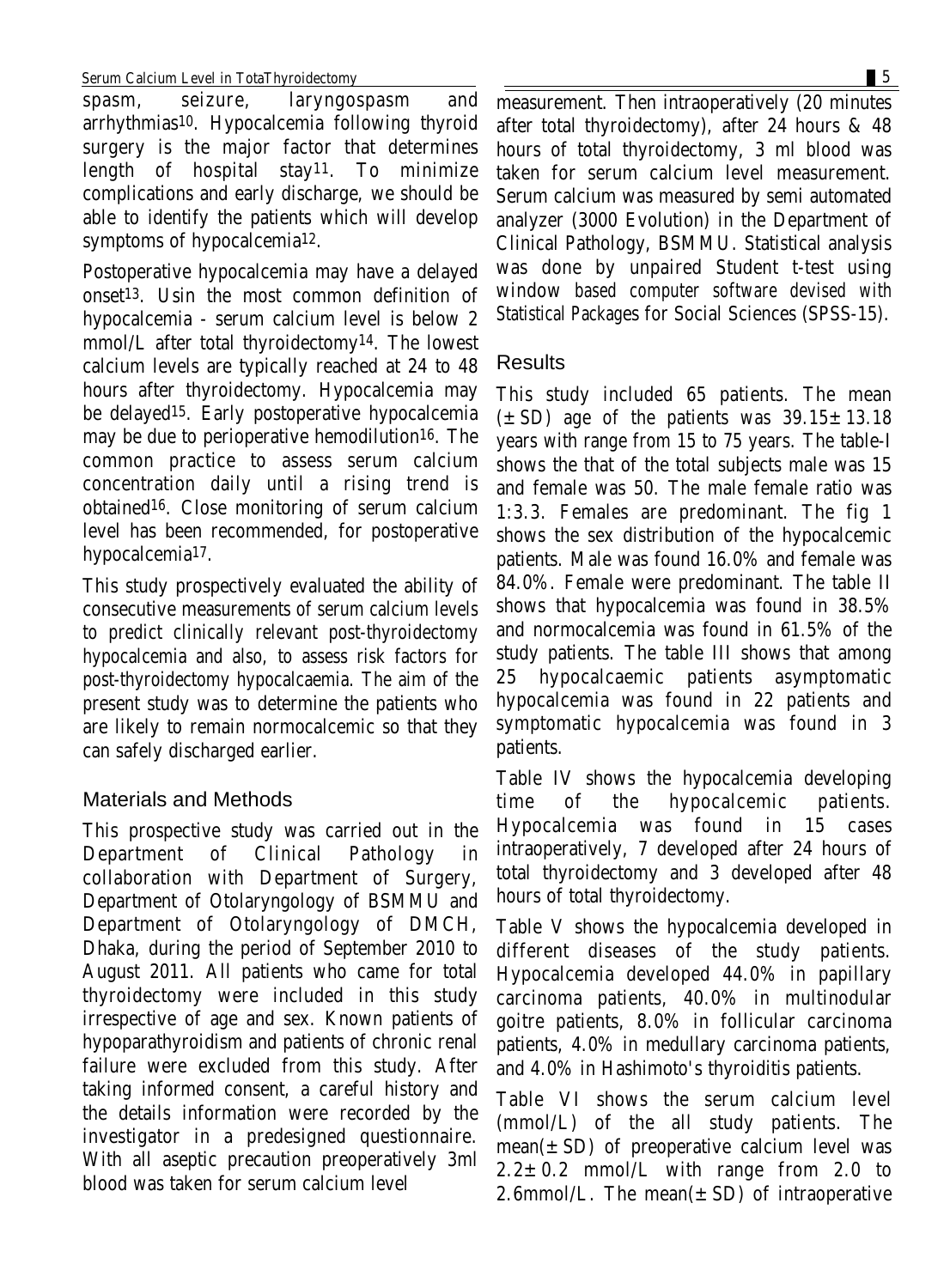calcium level was  $2.0 \pm 0.3$  mmol/L with range from 1.6 to 2.5mmol/L. The mean of serum calcium level  $(\pm SD)$  after 24 hours of total thyroidectomy was  $2.0 \pm 0.3$  mmol/L with range from 1.5 to 2.5 mmol/L. The mean of seurm calcium level  $(\pm SD)$  after 48 hours of total thyroidectomy calcium level was  $2.0 \pm 0.2$ mmol/L with range with 1.5 to 2.6mmol/L.

Table VII shows the comparison of intraoperative, after 24 hours and after 48 hours calcium level between patients with hypocalcemia and patient with normocalcemia. The mean  $(\pm SD)$  of intraoperative, after 24 hours and after 48 hours calcium levels were  $1.9 \pm 0.2$ ,  $1.8 \pm 0.2$ ,  $1.8 \pm 0.1$ mmol/L respectively in patients with hypocalcemia and in patients with normocalcemia, the mean( $\pm$  SD) of intraoperative after 24 hours and after 48 hours calcium levels were  $2.1 \pm 0.1$  $2.2 \pm 0.2$ ,  $2.1 \pm 0.1$  mmol/L respectively. The mean difference of intraoperative calcium, after 24 hours calcium and after 48 hours calcium were statistically significant  $(p < 0.05)$  between patients with hypocalcemia and patient with normocalcemia in unpaired t-test.

| Sex       | Number of patients Percentage Ratio (Male: Female) |      |  |
|-----------|----------------------------------------------------|------|--|
| Male 15   | 22.5                                               |      |  |
| Female 50 | 77.5                                               | :3.3 |  |
| Total 65  | 100                                                |      |  |
|           |                                                    |      |  |

**Table II:** Distribution of postoperative hypocalcemic and normocalcemic patients  $(n=65)$ 

|                  | <b>Number of patients Percentage</b> |
|------------------|--------------------------------------|
| Hypocalcemia 25  | 38.5                                 |
| Normocalcemia 40 | 61.5                                 |
| Total 65         | 100                                  |

**Table III:** Distribution of symptomatic hypocalcemic and asymptomatic hypocalcemic patients  $(n=25)$ 

| <b>Number of patients Percentage</b> |     |  |
|--------------------------------------|-----|--|
| Asymptomatic hypocalcemia 22 88      |     |  |
| Symptomatic hypocalcemia 03 12       |     |  |
| Total 25                             | 100 |  |

**Table IV:** Distribution of postoperative hypocalcemia developing time (n=25)

| Developing time of hypocalcemia Number of patients<br>$(n=25)$ | $(n=25)$ Percentage |   |  |
|----------------------------------------------------------------|---------------------|---|--|
| Intraoperative (20 minutes after 15                            | 60.0                |   |  |
| total thyroidectomy)                                           |                     |   |  |
| After 24 hours of total thyroidectomy                          | 7 28.0              |   |  |
| After 48 hours of total thyroidectomy                          | $3\,12.0$           |   |  |
| Total 25                                                       | 10                  | 0 |  |

**Table V:** Distribution of hypocalcemia in different diseases  $(n=25)$ 

| <b>Diseases Number of patients</b><br>$(n=25)$ |          | Percentage |
|------------------------------------------------|----------|------------|
| Papillary carcinoma                            | 11 44.0  |            |
| Multinodular goitre                            | 10, 40.0 |            |
| Follicular carcinoma 2                         | 8.0      |            |
| Medullary carcinoma                            | 14.0     |            |
| Hashimoto's Thyroiditis 1                      | 4.0      |            |
| Total 25                                       | 100      |            |

**Table VI:** Pre- and postoperative serum calcium  $(Ca + +)$  level of the study subjects at different time interval  $(n=65)$ 

| Serum calcium $(Ca + +)$ level (mmol/L) All patients (n= 65)<br>Mean | $\pm$ SD Min -Max    |  |  |
|----------------------------------------------------------------------|----------------------|--|--|
| Preoperative calcium 2.2                                             | $\pm 0.2$ (2.0 -2.6) |  |  |
| Intraoperative (20 minutes after total                               |                      |  |  |
| thyroidectomy) calcium 2.0                                           | $\pm 0.2$ (1.6-2.5)  |  |  |
| After 24 hours (of total thyroidectomy)                              |                      |  |  |
| Calcium 2.0                                                          | $\pm 0.3$ (1.5-2.5)  |  |  |
| After 48 hours (of total thyroidectomy)                              |                      |  |  |
| Calcium 2.0                                                          | $\pm$ 0.2 (1.5-2.6)  |  |  |

**Table VII:** Comparison of intraoperative, after 24 hours and after 48 hours calcium  $(Ca++)$  level between patients with hypocalcemia and patient with normocalcemia  $(n=65)$ 

| Serum calcium level (mmol/L) Patient with Patient with P value |                                                    |  |                                |  |  |
|----------------------------------------------------------------|----------------------------------------------------|--|--------------------------------|--|--|
| hypocalcemia<br>$(n=25)$                                       | normocalcemia<br>$(n=40)$<br>$Mean + SD Mean + SD$ |  |                                |  |  |
|                                                                |                                                    |  |                                |  |  |
| Intraoperative calcium 1.9                                     |                                                    |  | $\pm 0.2$ 2.1 $\pm 0.1$ 0.001s |  |  |
| Range (min-max) (1.6 - 2.5)                                    | $(2.0 - 2.5)$                                      |  |                                |  |  |
| After 24 hours calcium 1.8                                     |                                                    |  | $\pm 0.2$ 2.2 $\pm 0.2$ 0.001s |  |  |
| Range (min-max) (1.5 - 2.3)                                    | $(2.0 - 2.5)$                                      |  |                                |  |  |
| After 48 hours calcium 1.8                                     |                                                    |  | $\pm 0.1$ 2.1 $\pm 0.1$ 0.001s |  |  |
| Range (min-max) $(1.5 - 1.9)$                                  | $(2.0 - 2.6)$                                      |  |                                |  |  |
| S= Significant                                                 |                                                    |  |                                |  |  |
| P value reached from unpaired t-test                           |                                                    |  |                                |  |  |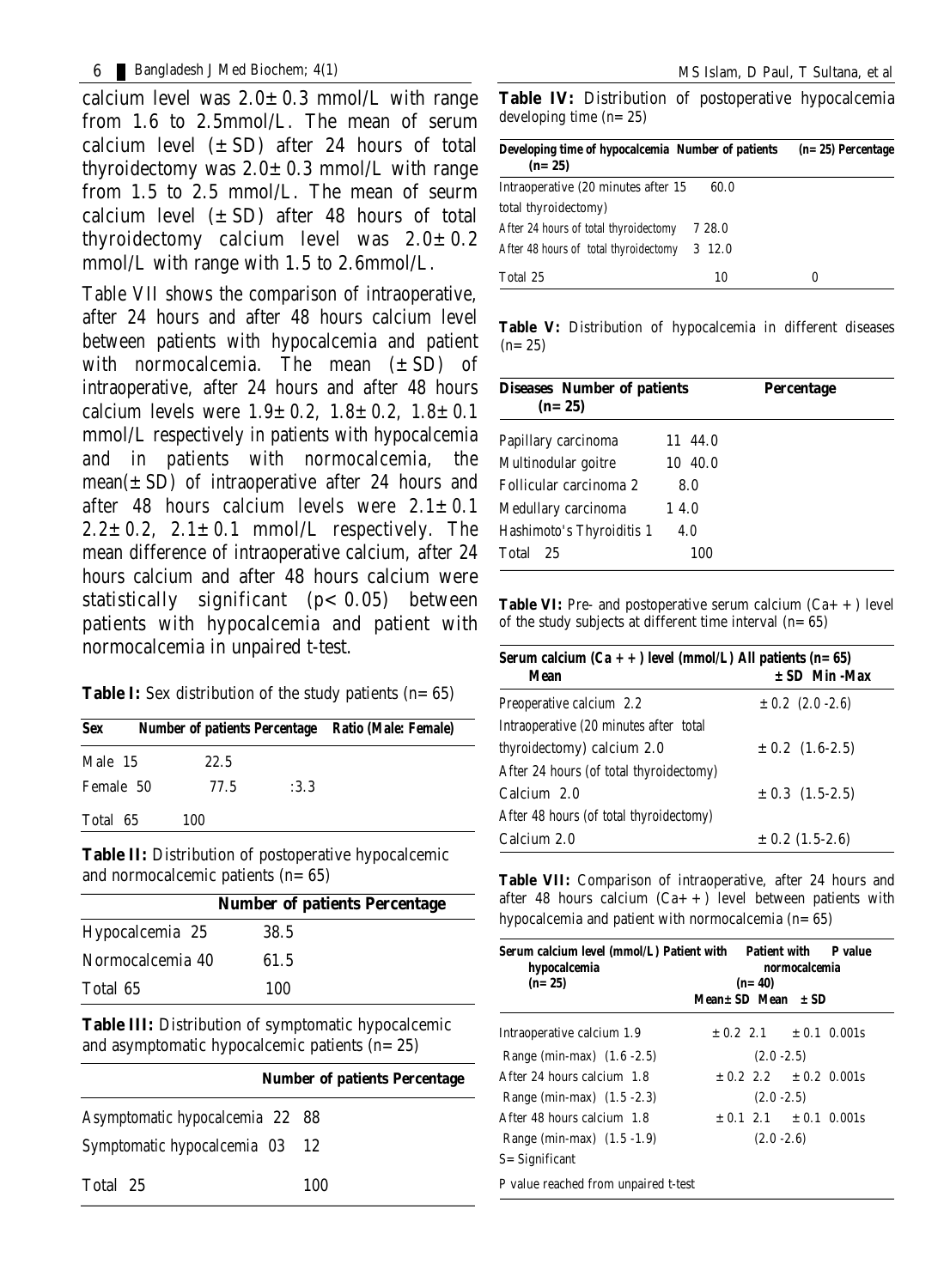#### Serum Calcium Level in TotaThyroidectomy 7



*Fig 1: Sex distribution of the hypocalcemic patients (n=25)*

#### **Discussion**

Postoperative hypocalcemia is a common and major problem following thyroid surgery2. It often extends the duration of the hospital stay and the need for biochemical tests; when severe, it can lead to serious complications. To focus our study on clinically significant hypocalcemia, we considered as hypocalcemic patients only with a serum calcium level under 2.0 mmol/L14. Postoperative hypocalcemia after total thyroidectomy has been reported to range from 1.6% to 50%9.

Approaches to prediction of hypocalcemia are based on serum calcium values at different times after surgery have proven useful18. The purpose of this study was to evaluate the ability of consecutive serum calcium level measurements in predicting hypocalcemia at the earliest time after total thyroidectomy.

In this study, a total 65 cases were evaluated. The mean age of the patients was  $39.15 \pm 13.18$ years ranging from 15 to 75 years. In study by **Qari FA19 reported that mean age (mean**  $\pm$  **SD)** was  $39.35 + 13.97$  which is consistent with this study. In this study, 15 were male and 50 were female. The male-female ratio was 1:3.3. Females are major victim of thyroid diseases7. So, our observation is consistent with the others.

Hypocalcemia is more common in female after total thyroidectomy8. In our study, hypocalcemic patients were 25 of which 16.0% were male and 84.0% were female. Females are more prone to develop hypocalcemia. So,

this observation is consistent with that of others.

Patients were stratified into the 'hypocalcemic' and 'normocalcaemic' groups depending on whether they had postoperative calcium level less than  $2.00$  mmol/L<sup>14</sup>. Mean $\pm$ SD of intraoperative, after 24 hours and after 48 hours calcium level were  $2.1 \pm 0.1$ ,  $2.2 \pm 0.2$ , and  $2.1 \pm 0.1$  mmol/L respectively.

The incidence of hypocalcemia was 38.5% after total thyroidectomy. Post-operative hypocalcemia after total thyroidectomy has been reported to range from 1.6% to 50%9. Incidence of hypocalcemia in this study was within the international norms. In this study, total hypocalcemic patients were 25. Asymptomatic hypocalcemia was found in 88% patients and symptomatic hypocalcemia was in 12% patients. In a study with 100 study populations, the percentage of symptomatic hypocalcemia was  $9\%$ <sup>15</sup> and in the study of Gac EP et al<sup>20</sup> with 448 study population, the symptomatic hypocalcemia was 15%. So, the result of this study is within the international norms.

Diseases of thyroid gland is a contributor factor of developing post-thyroidectomy hypocalcemia. Cancer, Hashimoto's thyroiditis, and Grave's disease are high risk disease processes that causes more post-thyroidectomy hypocalcemia. Higher incidence of hypocalcaemia with malignant 25% and toxic goitre 11.4% than that in simple nodular goitre 3.6%, the high incidence of hypocalcemia in thyrotoxicosis was also noted by Wingert DJ et al6. In this study, hypocalcaemia developed in 44.0% papillary carcinoma patients, 40.0% in multinodular goitre patients, 8.0% in follicular carcinoma patients, 4.0% in medullary carcinoma patients, and 4.0% in Hashimoto's thyroiditis patients. Here, malignancy is also the first contributor factor of developing hypocalcemia. So, it is consistent with the other study.

Postoperative hypocalcemia may have a delayed onset13. The lowest calcium levels are typically recognized 24 to 48 hours after thyroidectomy though hypocalcemia may be delayed15. It is usually evident in the first 24 hours<sup>21</sup>. In this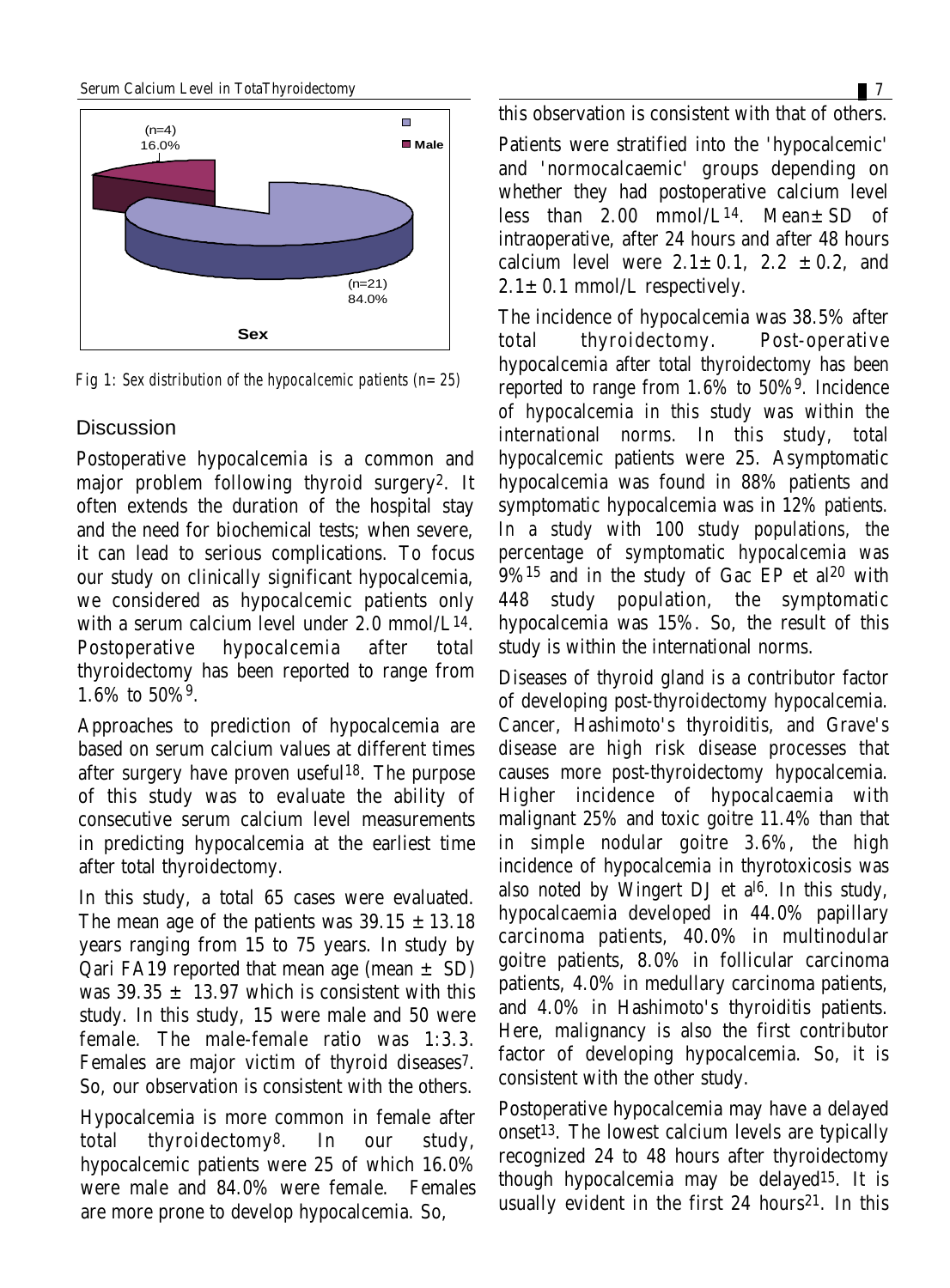study, total hypocalcemic patients were 25. Hypocalcaemia was developed in 15 intraoperatively, 7 developed after 24 hours of total thyroidectomy and 3 developed after 48 hours of total thyroidectomy. The mean difference of intraoperative calcium level, after 24 hours calcium level and after 48 hours calcium level were statistically significant  $(p<0.05)$  between patients with hypocalcemia and patients with normocalcemia in unpaired t test. So, the hypocalcemia developing time is consistent with the others.

The symptoms of hypocalcemia make patients meet unwanted situations. These symptoms can occur later, so the patients have to stay in hospital for observation of calcium level after the symptoms occur. However only 3 hypocalcaemic patients developed symptoms in our study.

In conclusion, the study suggests that serum calcium level significantly decreases after total thyroidectomy and most critical time is the first 24 hours of post thyroidectomy period. Hypocalcemia developed more in female and in malignant thyroid diseases. If clinical sign symptoms of hypocalcemia are not developed in this period, patient is considered safe. The result, can guide which patients will be discharged early as well as closely monitor calcium level and early calcium supplementation.

### References

- 1. Bhattacharyya N, Fried MP. Assessment of the morbidity and complications of total thyroidectomy. Arch Otolaryngol Head Neck Surg 2002; 128: 389-392.
- 2. Quiros RM, Pesce CE, Wilhelm SM, Djuricin G, Prinz RA. Intraoperative parathyroid hormone levels in thyroid surgery are predictive of postoperative hypoparathyroidism and need for vitamin D supplementation. The AJ Surgery 2005; 189: 306-309.
- 3. Reeve T, Thompson NW. Complications of thyroid surgery: How to avoid them, how to manage them, and observations on their possible effect on the whole patient. World J Surg 2000; 24: 971-975.
- 4. McLeod IK, Arciero C, Noordzij JP, Stojadinovic
- A, Peoples G, Melder PC, Langley R, Bernet V, Shriver CD et al. The use of rapid parathyroid hormone assay in predicting postoperative hypocalcemia after total or completion thyroidectomy. Thyroid 2006; 16: 259-265.
- 5. Abboud B, Sargi Z, Akkam M, Sleilaty F. Risk factors for post-thyroidectomy hypocalcemia. J Am Coll Surg 2002; 4: 456-461.
- 6. Wingert DJ, Friesen SR, Iliopoulos JI, Pierce GE, Thomas JH, Hermreck AS. Post-thyroidectomy hypocalcemia: Incidence and risk factors. The AJ Surg 1986; 152: 606-610.
- 7. Dedivitis RA, Pfuetzenreiler Jr EG, Nardi CEM, Duque de Barbara EC. Prospective study of clinical and laboratorial hypocalcaemia after thyroid surgery. Braz J Otorhinolaryngol 2010; 76: 71-77.
- 8. Fahmy FF, Gillett D, Lolen Y, Shotton JC. Management of serum calcium levels in post thyroidectomy patients. Clin Otolaryngol 2004; 29: 735-739.
- 9. Abboud B , Sleilaty G, Zeineddine S, Braidy C, Aouad R, Tohme C, Noun R, Sarkis R. Is therapy with calcium and vitamin D and parathyroid autotransplantation useful in total thyroidectomy for preventing hypocalcaemia?. Head Neck 2008; 30: 1148-1154.
- 10. Harris VW, Jan DBS. Postoperative hypoparathyroidism: Medical and surgical therapeutic options. Thyroid 2009; 19: 967-973.
- 11. Luu Q, Andersen PE, Adams J, Wax MK, Cohen JI. The predictive value of perioperative calcium levels after thyroid/parathyroid surgery. Head Neck 2002; 24: 63-67.
- 12. Richards ML, Casey JB, Pierce D, Strinck WE. Intraoperative parathyroid hormone assay: An accurate predictor of symptomatic hypocalcaemia following thyroidectomy. Arch Surg 2003; 138: 632-636.
- 13. Nahas ZS, Farrag TY, Lin FR, Belin RM, Tufano RP. A safe and cost effective short hospital stays protocol to identify patients at low risk for the development of significant hypocalcaemia after total thyroidectomy. Laryngoscope 2006; 116: 906-910.
- 14. Sitges-Serra A, Ruiz S, Girvent M, Manjon H, Duenas JP, Sancho JJ. Outcome of protracted hypoparathyroidism after total thyroidectomy. BJ Surg 2010; 97: 1687-1695.
- 15. Markuszewska MP, Kobiela J, Stefaniak T, Andrzej J. Lachinski AJ, Sledzinski Z. Postoperative PTH measurement as a predictor of hypocalcaemia after